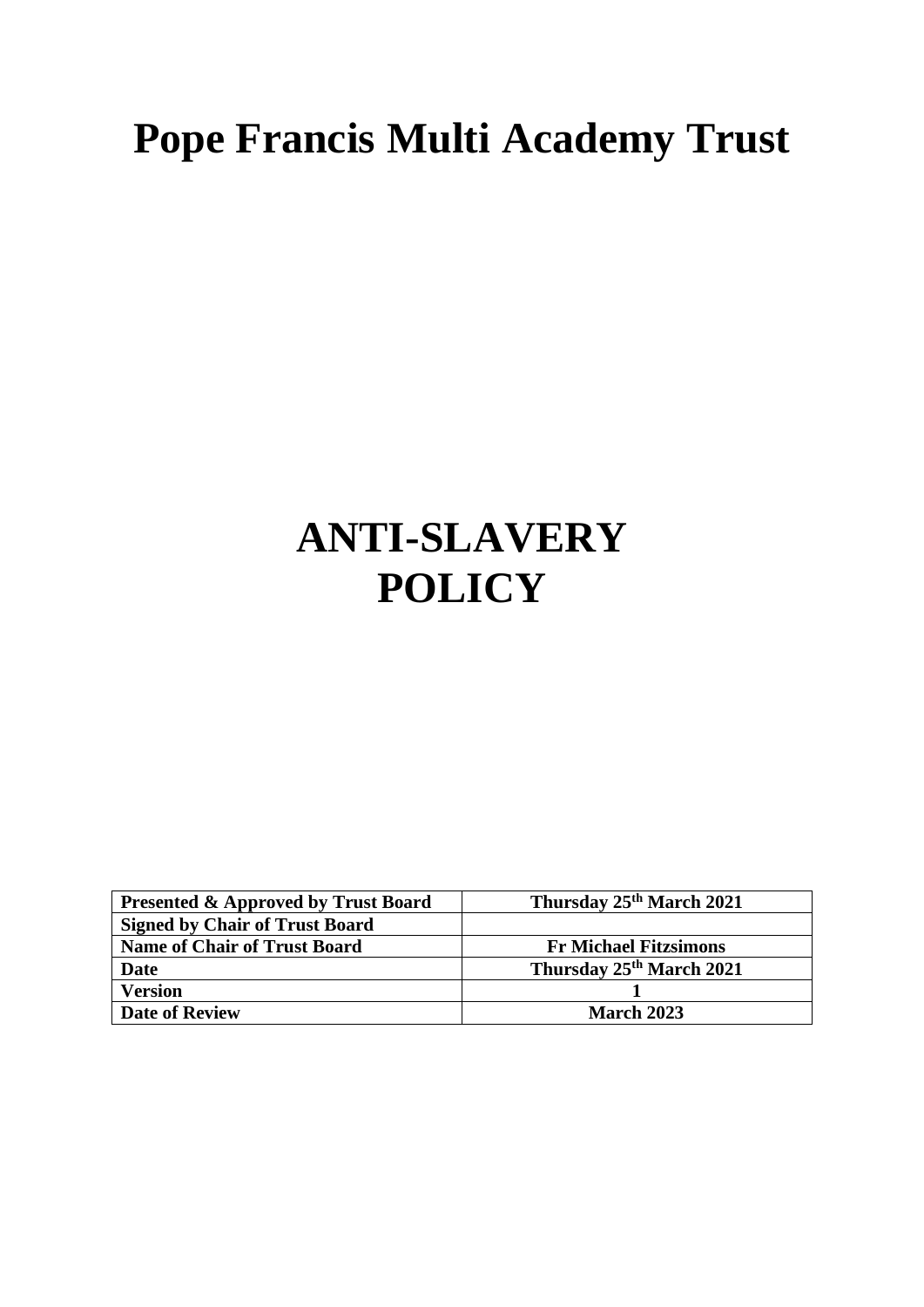## **Introduction**

The Pope Francis Academy Trust (hereafter referred to as "the Trust") is committed to preventing slavery and human trafficking in its activities, and to ensuring that its supply chains are free from slavery and human trafficking.

This policy sets out the steps the Trust is taking, to understand potential modern slavery risks within its business, and to ensure that there is no slavery or human trafficking taking place in its business and its supply chains.

### **Organisational structure and supply chains**

The Trust has responsibility for a group of Catholic schools within the Archdiocese of Liverpool.

It was formed in April 2021.

As the Trust is a charity, procurement of quality goods and services is an important part of ensuring charitable funds are carefully and correctly spent.

Supply chains utilised by the Trust currently include education, catering, caretaking cleaning, furniture and equipment, ICT hardware and maintenance.

The Trust will always consider which of its supply chains could be at a high risk of slavery or human trafficking.

Regard is given to supply chains which are high risk and which originate outside the UK. It identifies potentially high risk supply chains for schools such as catering, cleaning, furniture and uniform manufacture.

#### **Due diligence**

As part of the Trust's initiative to identify and mitigate the risk of slavery and human trafficking in supply chains, the Trust will carry out stringent due diligence on new suppliers.

This includes:

- Obtaining general information on supplier companies and understanding their corporate structure.
- Assessing supplier financial stability by reviewing recent and previous company accounts.
- Ensuring suppliers are able to provide adequate assurances of their own commitment to preventing modern slavery and human trafficking.
- Ensuring suppliers are able to provide relevant health and safety checks.
- Ensuring suppliers on framework contracts are quality assurance compliant particularly in relation to working conditions and people.
- Obtaining details of supplier policies for the purchase of consumables.

#### **Future steps and Key Performance Indicators**

The Trust is committed to improving its practices to ensure that its business and supply chains